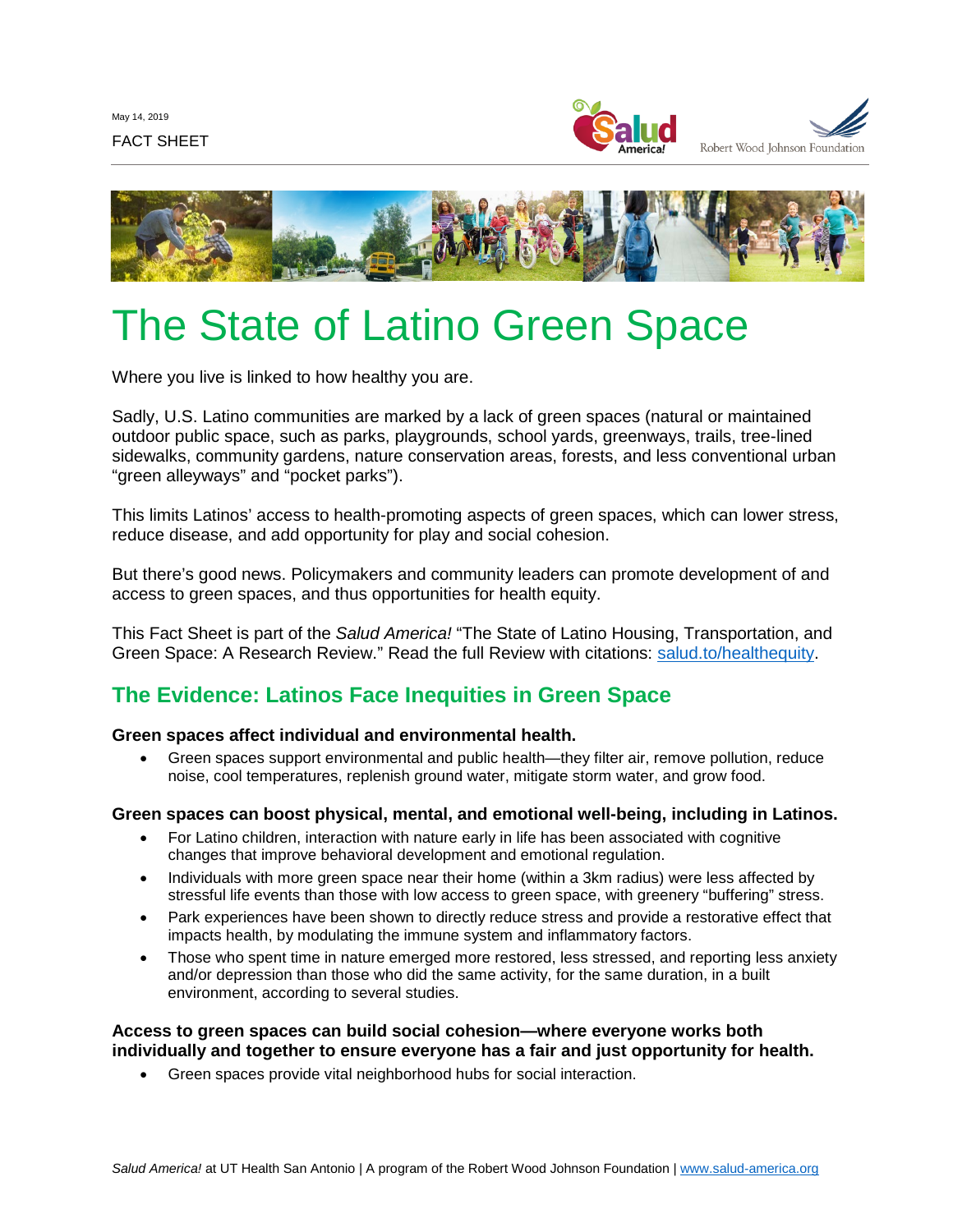- When properly designed, green spaces contribute to social cohesion and a sense of community, which can only occur when the needs and desires of the residents using the space are heard.
- For residents of inner-city apartment buildings, urban green spaces have been linked to stronger ties with neighbors and a greater sense of safety.

## **Latino communities lack access to green spaces, contributing to health inequities.**

- Lack of park access is linked to mortality. Green space has been shown to protect health.
- Only 1 in 3 Latinos live within walking distance (less than one mile) of a park.
- Only 19% of Latino children have access to recreational green spaces close to their neighborhoods, compared to 62% of their white peers.
- Low-income neighborhoods populated by minorities and recent immigrants are particularly short of green space. These individuals also are significantly less likely than whites and high-income individuals to engage in regular physical activity that is crucial to good health.
- Overall, Latinos are 30% less likely to engage in physical activity than Whites.
- Lack of activity plays a role in high rates of chronic disease among Latinos. 42% of Latino adults and 22% of Latino children are obese, compared to 32% and 14% of their white counterparts. Latinos are 1.7 times more likely than whites to be diagnosed with diabetes.

#### **Latinos face inequitable access to existing green spaces for many reasons.**

- Top factors that prevent access to existing green spaces in Latino communities are: greater distance to parks or green spaces; low connectivity of local street networks and lack of sidewalks; poor maintenance of these spaces; poor access to public transit; and funding issues.
- In a study of four rural Latino communities, only half of road segments were rated as walkable, only 44% had walkable shoulders, and only 32% had sidewalks in good condition.
- In these four communities, parks and playgrounds were ranked as "available," but of these, half were rated in poor condition and thus unusable. Furthermore, all four had afterschool outdoor physical activity programming, but only two school districts provided a late busing option.
- Race relations and safety issues also have kept Latinos from using parks in their neighborhoods, as a given space may be perceived as "belonging" to another group in the community.
- Studies of funding for urban parks and recreation show that low-income communities of color have far less to spend on parks and recreation, and have fewer non-profit resources, too.
- The smaller tax base in low-income communities has made it difficult for leaders to invest in health-supporting environments, services, and programs for underserved communities.
- The race and socioeconomic status of government officials may not represent their constituents, and decisions about green space investments might be based on political influence and not on neighborhood need; thus low-income neighborhoods may not be prioritized in funding decisions.

## **The Solutions: Ways to Boost Green Spaces for Latinos**

## **Green space initiatives are effective when they meet Latino community needs.**

- Researchers found that, when green space is accessible in neighborhoods with higher concentrations of Latino residents, greater park-based physical activity occurs.
- Several studies indicate Latinos desire:
	- o A central community park, or "plaza," to act as a hub for neighborhood social events (i.e., cultural music and arts festivals) and educational or medical programs.
	- o Repurposing vacant lots into play space for children (and to deter crime).
	- o Complete, safe sidewalks throughout the neighborhood to normalize walking.
	- o Greenways as safe routes to school and as safe routes to public transportation.

## **Latino community involvement is important to improving environmental justice.**